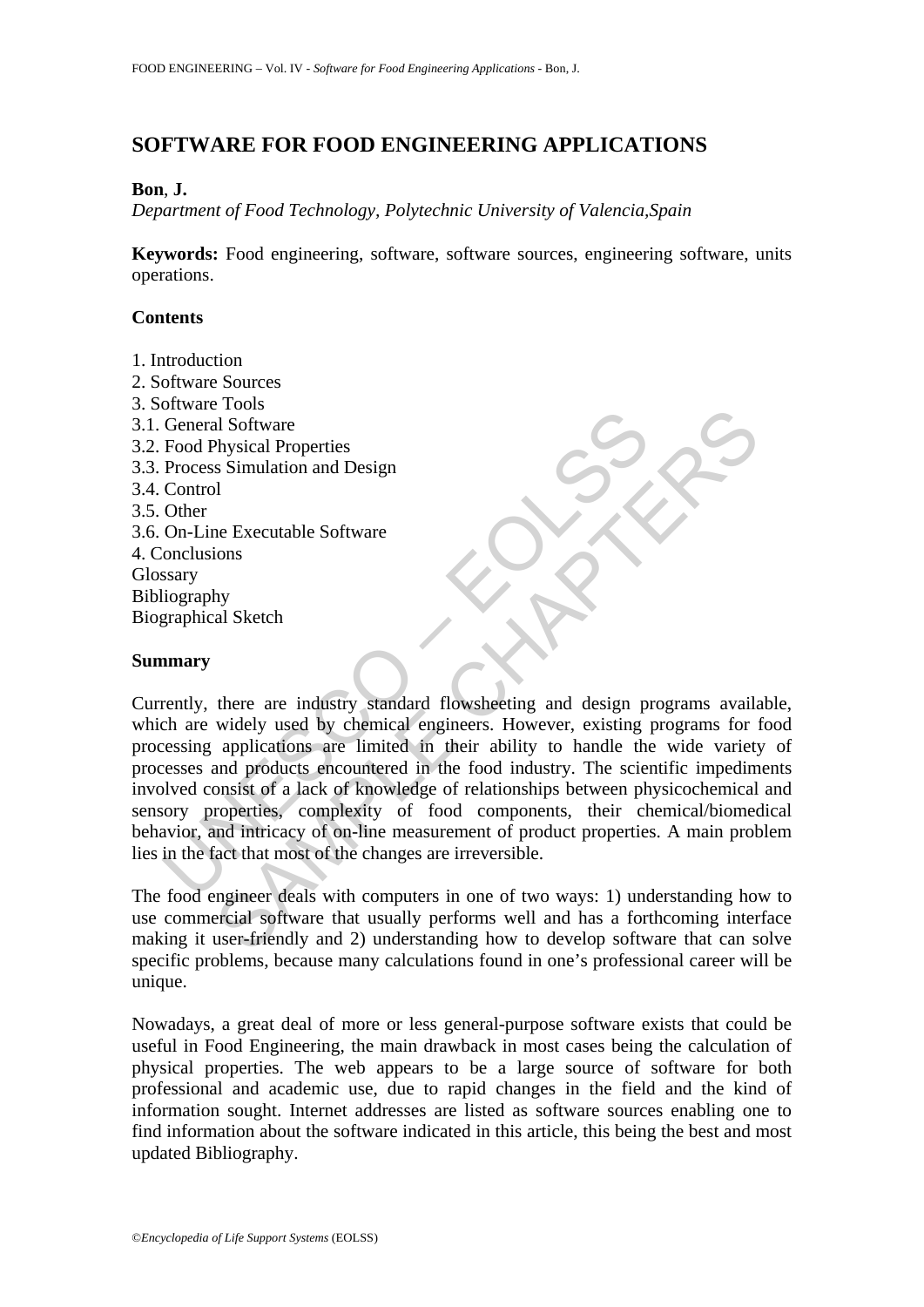# **1. Introduction**

Food Engineering applications and development have been transformed by revolutionary advances in computer technology, molecular biology, and material science in the past two decades. Computers are increasingly being used for development of material science as well as for analysis, simulation, and control of food processes (see *Food Plant Design*). Computer applications in Food Engineering will continue to grow rapidly, with progress in sensor technology and artificial intelligence. This will enable progress in fields that are limited by the shortage of reliable on-line measurements of product quality. Several critical obstacles must be overcome by these new technologies; the scientific impediments consist of a lack in knowledge of relations between physicochemical and sensory properties, complexity of food components and their chemical reactions, and intricacy in on-line measurement of product properties.

re is a need to link food science research with food engine<br>nologies in such a way as to facilitate an increase in product deve<br>an improvement in product quality and value. One way would<br>or f computer-aided process design. In the divided product and increase in product development and product<br>sines in used to find the increase in product development efficies<br>or overent in product quality and value. One way would be to research<br>mputer-aided p There is a need to link food science research with food engineering and process technologies in such a way as to facilitate an increase in product development efficiency and an improvement in product quality and value. One way would be to research the area of computer-aided process design. Currently, industry standard flowsheeting and design programs are widely used by chemical engineers. However, existing programs for food processing applications are limited in their ability to handle the wide variety of processes and products encountered in the food industry. A program designed specifically for the food industry would diminish turn-around time in preliminary design and analysis of processes. Due to food complexity and the heterogeneity of the attributes (microbiological, chemical, biochemical, sensorial), the results are still scarce, despite the efforts undertaken (see *Engineering Properties of Foods*).

The engineer should know how to work with commercial software because it is universally used, performs well, and has a forthcoming interface making it userfriendly. However, the engineer must also know how to develop software to solve specific problems, because many of the calculations found in one's professional career will be unique.

### **2. Software Sources**

Nowadays, internet usage brings not only a lot of information to the user but also a whole body of freeware that could be very useful. Due to the fact that evolution of the field is fast, it is helpful to know the location of internet sources, thus providing an easy way to update.

Below are listed some internet addresses, where it is possible to find interesting software. It should be noted that there are few sites for Food Engineering. Nevertheless, the more developed field of Chemical Engineering offers many related sites.

− www.upv.es/dtalim/herraweb.htm. The use of computers in Food Engineering is a must today. The rapidly growing field of computing requires a means and a knowledge that is usually not available to single research groups. In order to attain levels of competence according to the highest standard, a cooperative framework was set up in Ibero-America. Seven countries that included Spain, Portugal, Mexico,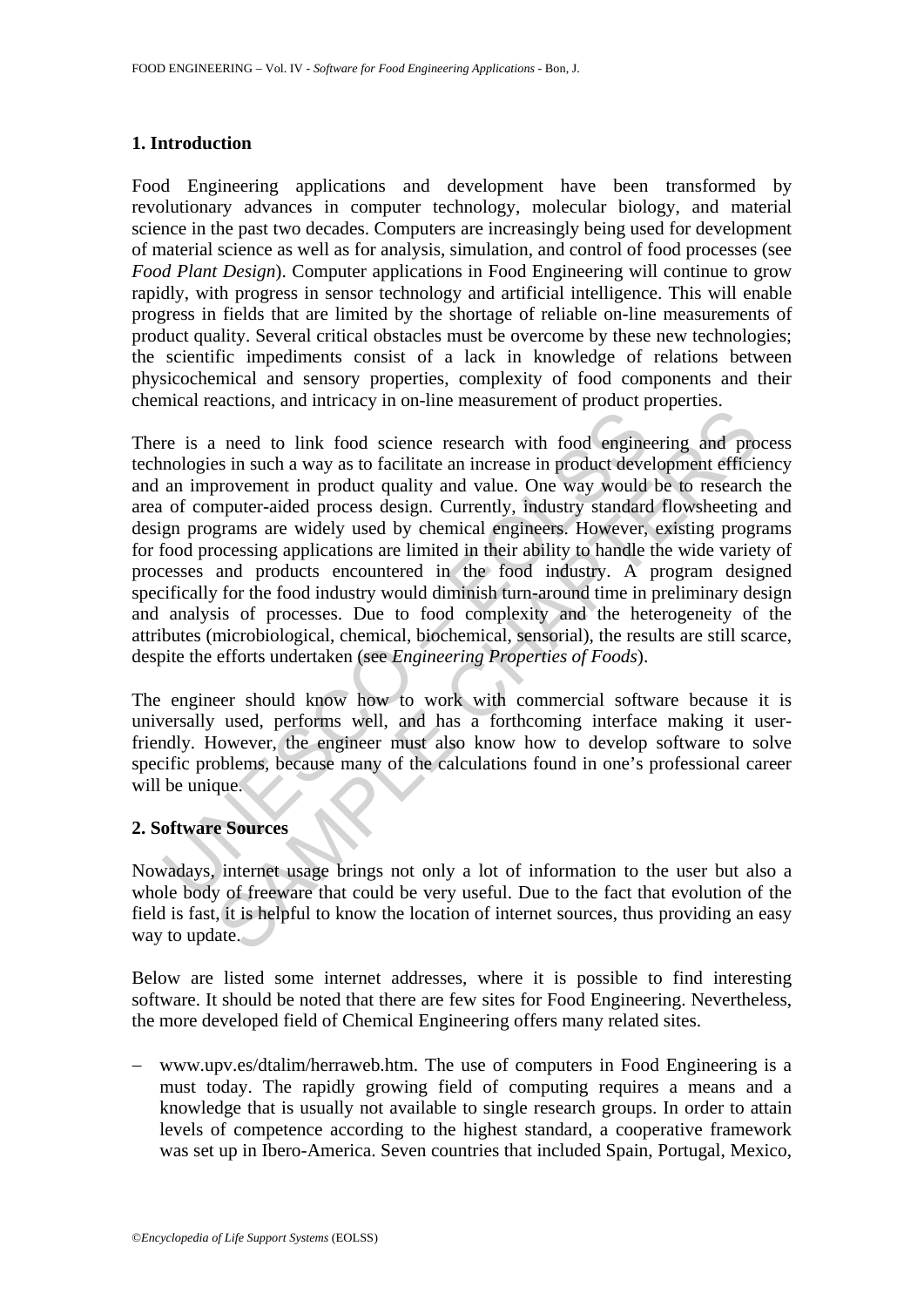Cuba, Brazil, Argentina, and Chile participated in this endeavor. The aim was to address topics of interest for both industry and academia, in order to foster the development of the participating countries and the Ibero-American community in general. So far, nine seminars have been held and eight volumes tackling different subjects and their corresponding computer programs have been produced. The contributions are available at website: http://www.upv.es/dtalim/herraweb.htm, where users can easily download the text and the programs. For each topic, an introduction with the relevant theoretical background is provided along with the computer program structure and examples for use of the program.

- − www.unicamp.br/fea/ortega/info/curso/library.htm. The objective is to provide Food Engineers with the software to calculate the process and equipment in food industries. The software is updated often.
- www.cheresources.com/software.shtml. Chemical Engineering Software.
- www.chempute.com. On this site, a range of software to<br>Mechanical, Electrical, and Instrumentation Engineering disciplin<br>well as providing selected software in the fields of Cost Estimati<br>CAD (Plant design), and Statistica Economission and the members of software comes of the members of the members of the members of the members of the members of the members of the members of the members of the members of the ulfplus. Change of software is th − www.chempute.com. On this site, a range of software to cover Chemical, Mechanical, Electrical, and Instrumentation Engineering disciplines can be found, as well as providing selected software in the fields of Cost Estimating, Risk Analysis, CAD (Plant design), and Statistical Process Control.
- − www.gulfpub.com/soft. This offers engineering software programs developed by people working in their particular fields of expertise and reflects real world calculation and solution models in use on a daily basis worldwide.
- − www.capec.kt.dtu.dk/eurecha/software. The European Committee for Computers in Chemical Engineering Education (EURECHA).
- − www.che.ufl.edu//WWW-CHE/topics/modeling.html. Process modeling information resources relevant to chemical and process engineering.
- − www.askache.com/AskaChEp.htm. Links to chemical engineering software.
- − www.engineering-software.com. Website offers quality engineering software to engineers so they can be more productive in their jobs.
- − www.engsoftwarecenter.com. Website is dedicated to the engineering communities and specializes in engineering software.
- − www.engcen.com/software.htm. Links to engineering software can be found here.
- − www.1stsciencesoftware.com. 1st Science Software is a source for chemical, scientific, statistical, earth sciences, and engineering software.
- − www.familiataboada.com/IQ. Free Software for Chemical Engineering.
- www.deb.uminho.pt/fontes/chem\_eng/default.htm. Information source is a compilation of useful Internet links for Chemical Engineering.
- − www.familiataboada.com/IQ/. This page enables one to find free software for Chemical Engineering applications.

# **3. Software Tools**

Although not specific for Food Engineering, there are many general purpose, software packages that could be useful for Food Engineers. The software found in the market deals with oriented languages directed towards solving general mathematical problems or data treatment: of course, the user should program its particular application. Among the general-purpose software types, Matlab is gaining a reputation for adeptness and has already appeared in Food Engineering books.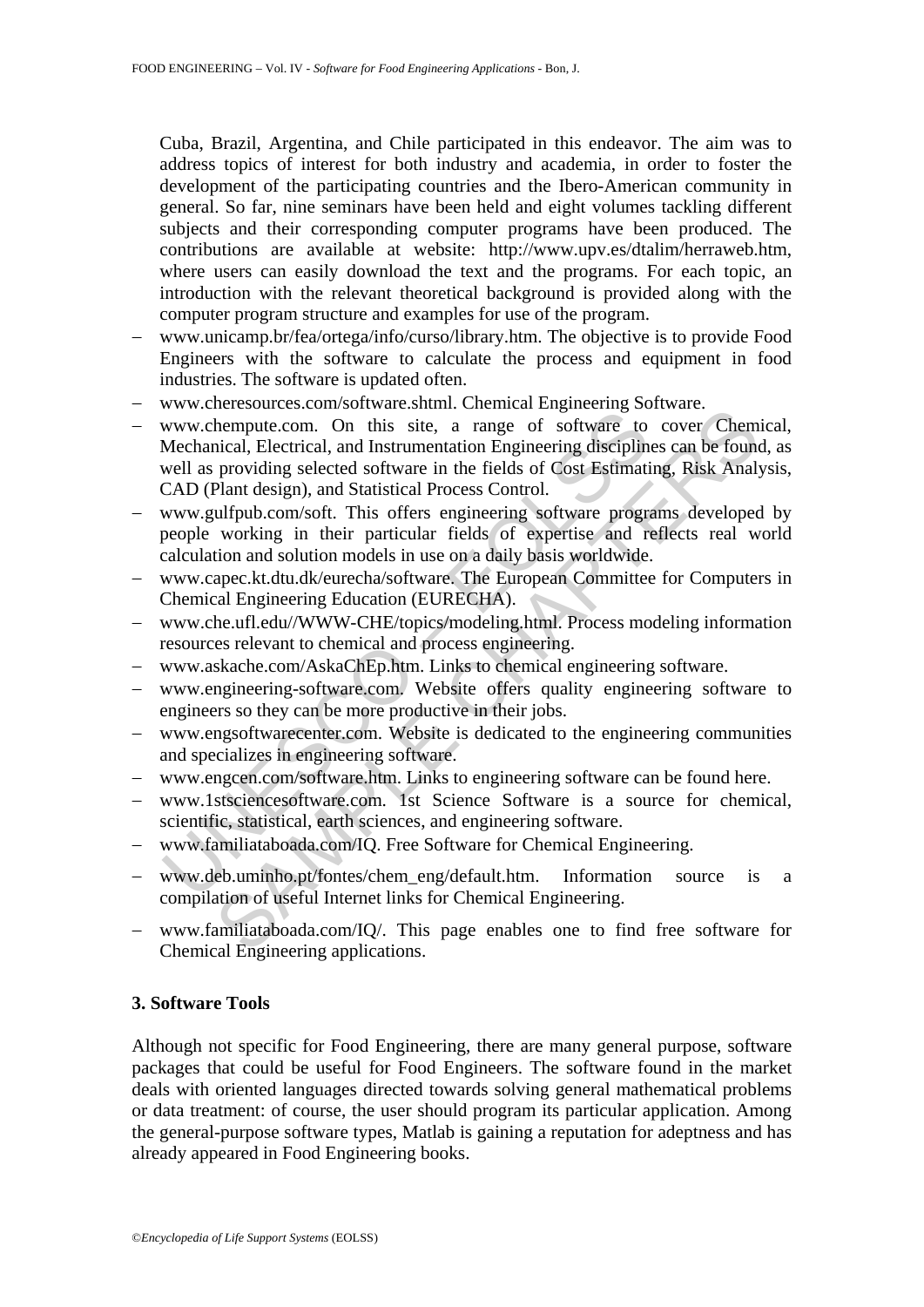## **3.1. General Software**

- Spreadsheet. This is a very useful calculation tool; it allows the computer user to arrange numerical data in rows and columns that intersect to form cells. Computer users can introduce numerical data, text, and formulas in cells. Spreadsheets can store, manipulate, calculate, and analyze data located in the cells. Spreadsheet calculations are determined by formulas placed in the cells by the spreadsheet user. The Spreadsheet components provide formulas, totals, and sorting and filtering functionality. Updated spreadsheets incorporate applications to facilitate data analysis, and improve data handling and results performance.
- − Mathematical Languages:
	- MATHCAD, from Chempute Software, is a unified calculation program that includes symbolic and numerical functions.
	- Includes symbolic and numerical functions.<br> **MatLab**, from The Matworks, Inc., is a numerical and graphic<br>
	for the engineer and scientist. It integrates computation,<br>
	programming in an easy-to-use environment where problem Lab, from The Matworks, Inc., is a numerical and graphical calculation<br>the engineer and scientist. It integrates computation, visualization,<br>the engineer and scientist. It integrates computation, visualization,<br>gramming in MatLab, from The Matworks, Inc., is a numerical and graphical calculation tool for the engineer and scientist. It integrates computation, visualization, and programming in an easy-to-use environment where problems and solutions are expressed in familiar mathematical notation.
	- Derive, from Soft Warehouse, is a symbolic calculation software with the following possibilities in arithmetic, algebra, graphics 2D & 3D, calculus, vectors and matrices, functions, and program (C, Fortran, Pascal, and Basic).
	- Mathematica, from Wolfram Research, is a specialized tool in numerical analysis and symbolic calculations.
	- Maple, from Waterloo Maple, Inc., is a computation system that works in a symbolical or algebraic way.
	- Ansys, from Ansys, Inc., is software to enable the design and solution of problems related to elasticity, fluids, magnetism, and thermodynamics by finite elements.
- Data Treatment Tools:
	- Statgraphics, from Statistical Graphics Corp., is a full-featured statistical package. It includes exploratory data analysis, histograms, box-and-whisker plots, one sample analysis, two-sample comparisons, regression and multiple regression, analysis of variance, and sample size selection.
	- SPSS, from SPSS, Inc., can gather nearly any type of data and use it to generate tabular reports, graphics, and diagrams of distributions and tendencies, descriptive statistics, and complex statistical analysis.
	- BMDP is an integrated system of programs that provides convenient procedures for data analysis, ranging from simple data display and descriptive statistics to advanced multivariate statistical analyses. BMDP is a robust statistical package that has been written to run with less-than-perfect data. It will handle missing data, outliers, and non-normal information. BMPD was recently acquired by SPSS. It appears that SPSS does not intend to update BMDP, and that by itself BMDP is now a dead product.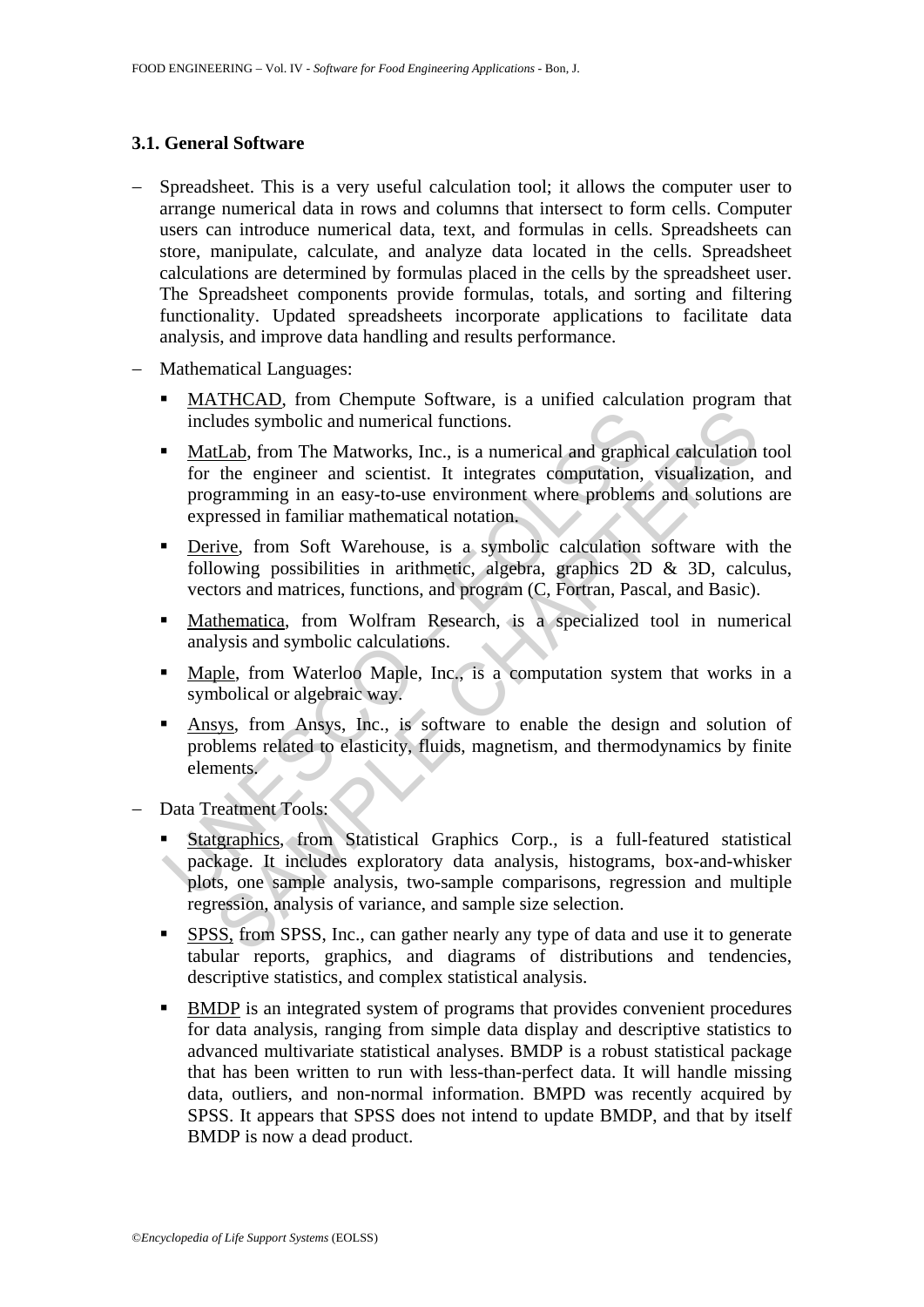- Sigma-Plot for Windows, from SPSS Science. Fast graph creation starts with SigmaPlot's award-winning interface. Take advantage of the industry-standard menu design, menu toolbars, right mouse button support, and graph preferences.
- SigmaStat, from Systat Software Inc., is designed for researchers who need a statistical consultant to help minimize risks. It is Microsoft Office compatible and also works with SigmaPlot.
- Origin for Windows, from OriginLab Corporation, is an advanced scientific graphing and has data analysis software that is fast, flexible, and user-friendly. Origin provides cutting edge data analysis and graphing tools within an intuitive interface.
- Design tools:
	- Autocad, from Autodesk, Inc. Software for drawing and professional design for PC. It can design in two and three dimensions.
	- Autocad, from Autodesk, Inc. Software for drawing and prof<br>
	PC. It can design in two and three dimensions.<br>
	 Imagineer Technical, from Intergraph Corporation, is a too<br>
	design in two dimensions. It covers the breach ex Cocad, from Autodesk, Inc. Software for drawing and professional designt in the and stage in two and three dimensions.<br>
	<u>Igineer Technical</u>, from Intergraph Corporation, is a tool for drawing<br>
	ign in two dimensions. It cov Imagineer Technical, from Intergraph Corporation, is a tool for drawing and design in two dimensions. It covers the breach existing between the CAD software complex and conventional drawing packages.
	- RFFlow, from RFF Electronics, is a program for creating a wide variety of flowcharts, organization charts, and diagrams.



#### **Bibliography**

- - -

http://matche.com/EquipCost/Index.htm. 2003. Site provides conceptual (order-of-magnitude) process and cost engineering services to the chemical and metallurgical industry.

http://tierling.home.texas.net. 2006. Site contains a number of key chemical and plant engineering calculations for compressor, pump, distillation, drum volume, control valve, orifice plate and liquid, vapor and two-phase line calculations.

http://www.1stsciencesoftware.com. 2002. 1st Science Software is a source for chemical, scientific, statistical, earth sciences, and engineering software.

http://www.alfalaval.com. 2006. At this website it is possible to comply with the section, HVAC, which has two tools: Palladio and webc $ALc^{TM}$ .

http://www.askache.com/AskaChEp.htm. 2006. Links to chemical engineering software.

http://www.capec.kt.dtu.dk/eurecha/Software. 2005. The European Committee for Computers in Chemical Engineering Education (EURECHA).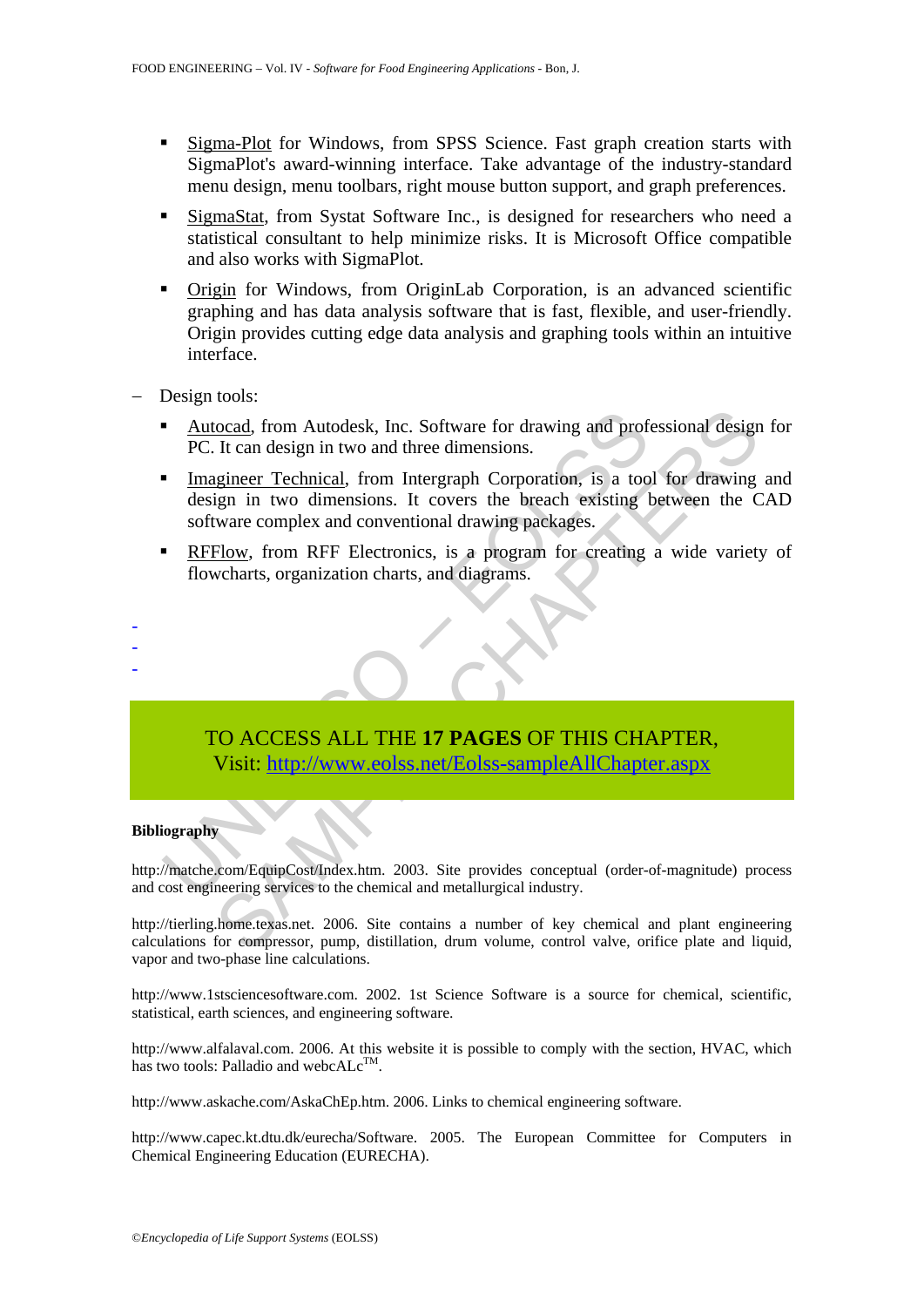http://www.che.ufl.edu//WWW-CHE/topics/modeling.html. 2005. Process modeling information resources relevant to chemical and process engineering.

http://www.chempute.com. 2006. Site provides a range of software covering Chemical, Mechanical, Electrical, and Instrumentation Engineering disciplines, as well as selected software in the fields of Cost Estimating, Risk Analysis, CAD (Plant design), and Statistical Process Control.

http://www.cheresources.com/onlinecalc.shtml. 2004. On-line calculator for Chemical Engineers.

http://www.cheresources.com/software.shtml. 2004. Chemical Engineering Software.

http://www.connel.net/freeware/index.shtml. Date unknown. These programs are designed to solve mechanical engineering problems in areas such as thermodynamics, fluid mechanics, economics, and unit conversions.

http://www.deb.uminho.pt/fontes/chem\_eng/default.htm. 2002. Information source for useful Internet links for Chemical Engineering.

http://www.efunda.com. 2006. Creates an on-line destination for the engineering community, where working professionals can quickly find a variety of information to aid in the solution of complex design problems.

http://www.engcen.com/software.htm. 2006. Links to engineering software can be found here.

http://www.engineering-software.com. 2005. Website offers quality engineering software to engineers so they can be more productive in their jobs.

http://www.engsoftwarecenter.com. 2006. Website is dedicated to the engineering communities and specializes in engineering software.

http://www.familiataboada.com/IQ. 2001. Free Software for Chemical Engineering applications.

http://www.freecalc.com. 2005. This site contains interactive on-line engineering applications to assist in design, constructing, and maintaining a facility.

Www.ede.ummo.ptrontescom\_eng.aeraut.ntm. 2002. Information sources for Chemical Engineering.<br>
for Chemical Engineering.<br>
"Www.efunda.com. 2006. Creates an on-line destination for the engineering<br>
impgrofessionals can quick Eb.mumho.pt/onteschem\_eng/detault.htm. 2002. Information source for useful Int<br>finda.com. 2006. Creates an on-line destination for the engineering community, v<br>finda.com. 2006. Creates an on-line destination for the engine http://www.freecalc.com/heat.htm. 1999. Calculates the heat load of a liquid-liquid, gas-gas, liquid-gas, evaporator, or condenser application; also calculates the outlet temperature or process flowrate on one side of the exchanger.

http://www.fsid.cvut.cz/cz/u218/pedagog/skripta/i\_skript.htm#SOFTWARE. A spreadsheet to calculate a concurrent two-stage evaporator simulator in steady state can be found at this site.

http://www.gulfpub.com/soft. 2006. Offers engineering software programs developed by people working in their particular fields of expertise.

http://www.jehar.com/online.stm. 2003. A selection of on-line calculators for Food Engineers.

http://www.Lmnoeng.com. 2006. On-line calculations for fluid flow.

http://www.mhtl.uwaterloo.ca/old/onlinetools\_frame.html. 1998. Fluid Properties Calculator.

http://www.nelfood.com. 2006. A free access database of bibliographic references and experimental data on the physical properties of foods over a wide range of conditions and processes.

http://www.processassociates.com/process/tools.htm. 2006. A teaching aid for chemical engineering students.